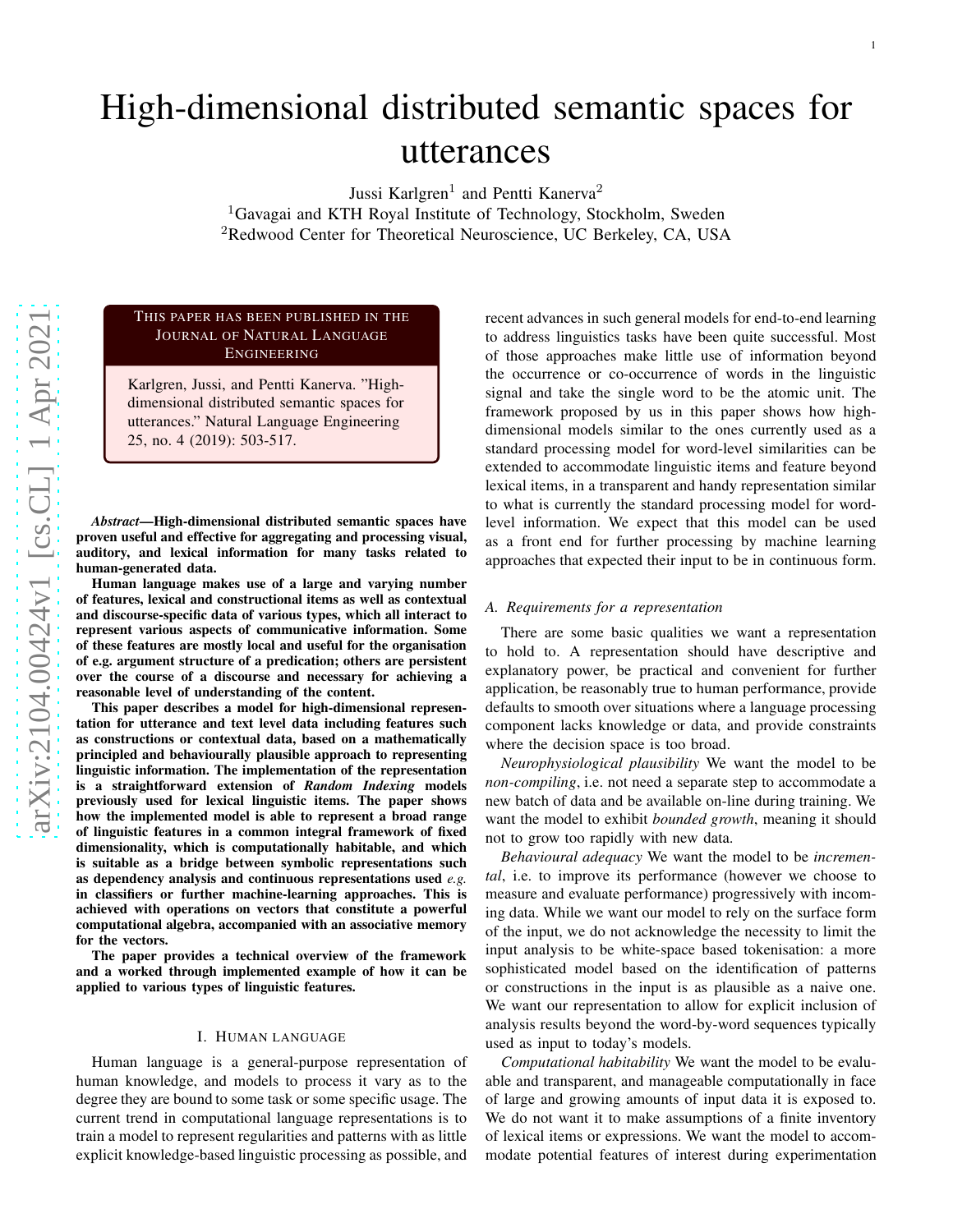*Explicit representation of features* We want the model to allow exploration by explicit inclusion of linguistic features of potential interest—This means that we want the model to accept input preprocessed to include more advanced feature sets than mere word tokens.

*Context and Anchoring* We want the model allow the inclusion of extra-linguistic data and annotations. Linguistic data is now available in new configurations, collected from situations which allow the explicit capture of location, time, participants, and other sensory data such as biometric data, meteorological data, and social context of the author or speaker. These data are potentially of great interest e.g. to resolve ambiguities or to understand anaphor and deictic reference and we see no reason for them to be represented separately from the linguistic signal.

#### II. LINGUISTIC THEORY

The model we propose is built on two foundational theoretical approaches in linguistics. Common to most learning models our model builds on distributional semantics. Such models are typically built to track individual words and occasionally multi-word terms. We extend the model by viewing the linguistic signal from a radical construction grammar perspective, adding constructional items to the feature set to be observed. This allows us to model the information in an utterance with more detail than the constituent terms in it.

However, it remains to be established what the proper purpose of an utterance representation would be. Lexical semantics can well be argued to be determined both by how a lexical item combines in a sequence with other items and what other items could be used validly in its place. For utterances, typical representations concern what linguistic items it is composed of and how they are combined, without paying much attention to how those combinations constrain the external context of the utterance. We would expect that a future framework for full representation of an utterance allows the representation of such contextual information in some form, whether it be discourse level models or even extra-linguistic information.

# *A. Distributional semantics*

Distributional semantics is based on well-established philosophical and linguistic principles, most clearly formulated by Zellig Harris [\(1968\)](#page-8-0). Distributional semantic models aggregate observations of items in linguistic data and infer semantic similarity between linguistic items based on the similarity of their observed distributions. The idea is that if linguistic items such as the words *herring* and *cheese*—tend to occur in the same contexts—say, in the vicinity of the word *smörgåsbord* then we can assume that they have related meanings. This is known as the *distributional hypothesis* [\(Sahlgren 2008](#page-8-1)). Distributional methods have gained tremendous interest in the past decades, due to the proliferation of large text streams and new data-oriented learning computational paradigms which are able to process large amounts of data. So far distributional methods have mostly been used for lexical tasks, and include fairly little of more sophisticated processing as input. This is, to a great extent, a consequence of the simple and attractively transparent representations used. This paper proposes a model to accommodate both simple and more complex linguistic items within the same representational framework.

Common to all distributional approaches is that they collect observations and generalise from them, whether they end up formulating their results as a probabilistic or a geometric model. The parameters of those approaches are manifold and impinge on the results in various ways. [Levy, Goldberg, and Dagan \(2015\)](#page-8-2) show how those parameters are largely translatable between processing models and that the exact choice of processing model is in most respects less important than the choice of what information to process. Our claim here is that is desirable that the processing model and representation chosen adhere to the principles given above.

## *B. Construction grammar*

The *Construction grammar* framework in its most radical formulations is characterised by the central claim that *lexical items*—the words—and their *configurations*—the syntax are processed similarly or even identically. In construction grammar, lexical and syntactic observations are both viewed as linguistic items with equal salience and presence in the linguistic signal. This notion, that lexicon and syntax should be processed similarly, is referred to as the *syntax-lexicon continuum*. This is to be understood in contrast with most linguistic theories that divide the structural analysis of syntax and lexicon into separate representations and processing models [\(Croft 2005\)](#page-8-3). The parsimonious character of construction grammar is attractive as a framework for integrating a dynamic and learning view of language use with formal expression of language structure: it allows the representation of words together with constructions in a common framework, and makes no claims to what elements of constructions are obligatory, universal, or foundational.

For our purposes construction grammar provides an elegant theoretical foundation for a consolidated representation of both individual items in utterances and their configuration.

# III. HIGH-DIMENSIONAL REPRESENTATION

# <span id="page-1-0"></span>*A. General properties*

Vectors with thousands of dimensions have properties appropriate for modeling cognitive processes. For example, if one fourth of the components have changed or are corrupted by noise, the altered vector can still be identified with the original—it is more similar to the original than a randomly chosen vector would be. This corresponds to our ability to recognize faces and voices, identify animals and plants and so forth with apparent ease, although the information available to the brain never repeats exactly. But the apparent ease is deceptive. Trying to build such traits into artificial systems has proven to be very difficult.

This is true also of language. Although words are discrete units, they often have a range of meanings or several disjoint meanings. Properties of high-dimensional vectors are useful here as well. If we represent meaning by a high-dimensional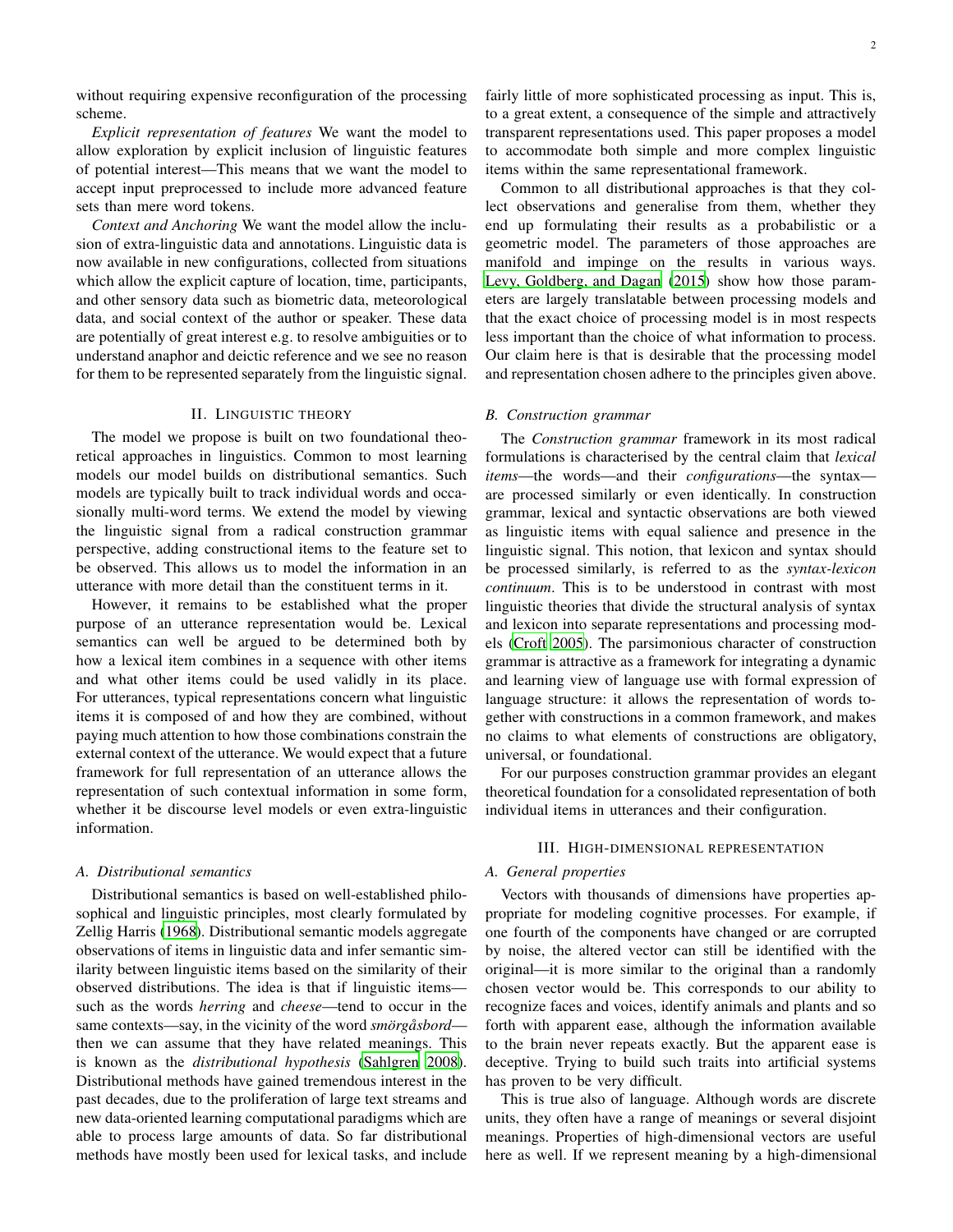vector, called a *semantic vector*, the vector for *train* can at once be similar to vectors for *bus* and *teach* (and for *coach!*) and dissimilar to nearly every other semantic vector. The apparent ease with which our brains deal with ambiguity in language is very likely due to high-dimensional representation.

A model built from semantic vectors is a vector space which allows geometrical computational approaches to access the information collected into the space. Vector space models are frequently used in practical information access, both for research experiments and as a building block for systems in practical use at least since the early 1970's [\(Salton, Wong, and Yang 1975](#page-8-4), [Dubin 2004\)](#page-8-5).

Vector space models have attractive qualities: processing vector spaces is a manageable implementational framework, they are mathematically well-defined and understood, and they are intuitively appealing, conforming to everyday metaphors such as "near in meaning" (Schütze 1993).

Semantic vectors have attractive qualities for implementations of distributional semantic theories. The content of a semantic vector can be accrued from observing contexts in which the word has been observed. If those contexts also are represented in some vector form, the aggregation of observations into a semantic context vector is straightforward. The selection of the most appropriate context defines what semantic relations are represented in the model [\(Sahlgren](#page-8-7) [2006\)](#page-8-7).

The vector space model for meaning is the basis for most all information retrieval experimentation and implementation, most machine learning experiments, and is now the standard approach in most categorisation schemes, topic models, deep learning models, and other similar approaches, including this present model.

Common to semantic vector spaces is that the dimensionality of a vector space grows rapidly with  $N$ , the number of items (words, in practice) and  $C$ , the number of contexts observed. Most implemented models rely on some form of dimensionality reduction, which allows the large and sparse raw observations to be reduced into a denser and more manageable form. Latent Semantic Analysis or Indexing (LSA or LSI, respectively) is among the earliest and better known methods [\(Deerwester, Dumais, Furnas, Landauer, and Harshman 1990,](#page-8-8) [Landauer and Dumais 1997](#page-8-9)). Latent Semantic Indexing in its original implementation makes note of what documents a word has occurred in and reduces the observations of words by contexts using singular-value decomposition to build severalhundred-dimensional semantic vectors for words. Semantic vectors for phrases, sentences, paragraphs, news articles, and so forth are then computed by summing over vectors for the words. Recent distributional models such as the neurally inspired deep learning models avoid the explicit dimensionality reduction step by training a transition matrix that transforms a sparse incoming vector of dimensionality  $N$  into some manageable internal processing dimensionality, typically of  $o(100)$ . Training this matrix typically is a major computational effort.

The method of *random projections* is an efficient alternative to dimensionality reduction steps that takes advantage of high dimensionality [\(Papadimitriou, Raghavan, Tamaki, and Vempala 2000\)](#page-8-10). *Random Indexing* is a simple implementation of random projections for building semantic vectors, and provides us with an apt introduction to computing with highdimensional vectors [\(Kanerva, Kristoferson, and Holst 2000,](#page-8-11) [Sahlgren, Holst, and Kanerva 2008\)](#page-8-12).

In previous experiments for learning lexical similarity between words, we have used random indexing with 2,000 dimensional vectors. Each word in the vocabulary is represented by *two* such vectors, one constant and the other variable. The constant vector is called the word's index vector or *label* and is assigned to the word at random when the word is first encountered. Sparse ternary labels have worked well: a small number of  $+1s$  and the same number of  $-1s$  (e.g., 10 each) randomly placed among 1,980 zeros. The variable vector is the word's semantic vector. It starts out as the zero-vector and is updated every time the word occurs in the corpus.

The text is read by focusing on one word at a time, and a few words before and after the *focus word* are its *context window*. The semantic vector for the focus word is then updated by the random labels of the context words. If the text under consideration is as in Example [\(1\)](#page-2-0) at the point when the reading has progressed to the word *over* the semantic vector for *over* will be updated by adding to it the random labels for its context (marked by brackets in the example) *brown*, *fox*, *jumped*, *the*, *lazy* and *dog's*. Thus, a word's semantic vector will be the *sum* of the random labels of its observed neighbours. In this example the context from which the semantic vector is learned is a symmetric window  $3 +$ 3 words wide. How that context is chosen and encoded what its range is, whether words should be weighted according to distance from the focus word or their global occurrence statistics, whether some words should be excluded from the calculation entirely, whether left-hand neighbours should be recorded separately from right-hand neighbours—has great effects on the resulting semantic model [\(Levy et al. 2015\)](#page-8-2).

<span id="page-2-0"></span>(1) a. The quick [brown fox jumped] over [the lazy dog's] back.

A major issue with early experiments with semantic vectors for utterance-level analysis was the absence of linguistic structure in the analysis. Proximity of words in the corpus was all that was taken to matter, and so first examples of vectors for utterances represented the topic being discussed but leave out the story being told—whether it was the boy who hit the ball or the ball that hit the boy. Later models introduce representations to allow parts of speech and constituent structure to be encoded into the vectors [\(Baroni and Zamparelli](#page-8-13) [2010,](#page-8-13) [Wu and Schuler 2011](#page-9-0)), and in have found that relatively simple manipulation of vectors through addition and multiplication can yield useful representation of some phrasal structures [\(Mitchell and Lapata 2008;](#page-8-14) [2010\)](#page-8-15). The at time of writing most broadly established neurally inspired model, word2vec, retains some structural information in its semantic space and this can be used to infer some phrasal structure [\(Mikolov, Sutskever, Chen, Corrado, and Dean 2013\)](#page-8-16). Several efforts to include more information from linguistic analy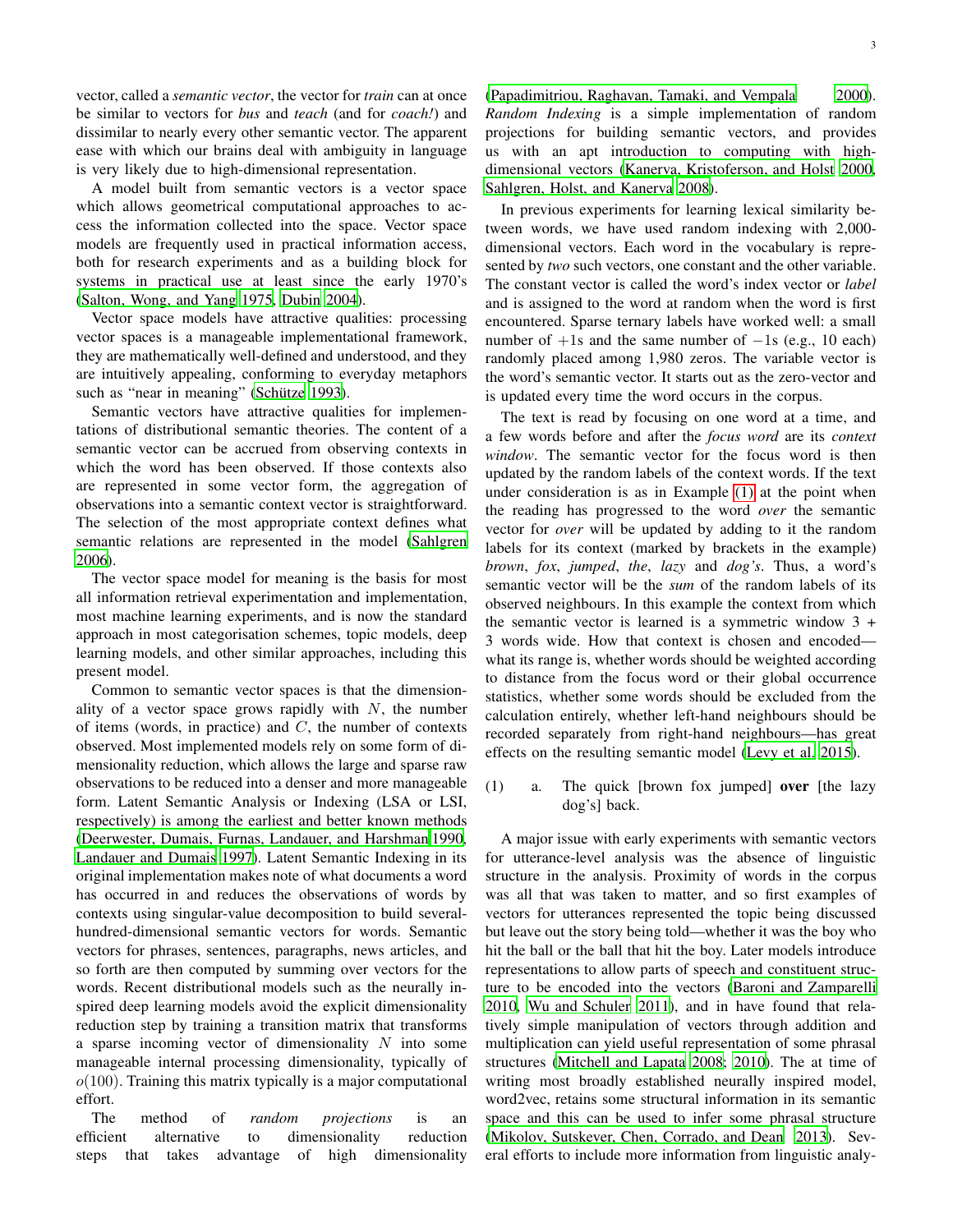ses have been done (Padó and Lapata 2007, [Baroni and Lenci](#page-8-18) [2010,](#page-8-18) e.g.) but these efforts have typically foundered on sparsity of data and impracticality of the linguistic preprocessing in face of non-standard text. Most recent efforts have discounted the necessity of working with parsing or other intra-sentential structural information, trusting in the ability of end-to-end models which are taught to tailor the analysis to some task to generalise. While the performance on current tasks for such models is impressive, we expect further tasks to again motivate the use and introduction of structural information in utterance representations. There are many potential approaches to take, and while most are based on dependency formalisms [\(Weeds, Weir, and Reffin 2014](#page-9-1), e.g.), we also find with some interest that some linguistic structures in compositional models of distributional semantics have been formulated in terms of categorial grammar [\(Clark, Rimell, Polajnar, and Maillard](#page-8-19) [2016\)](#page-8-19). The inclusion of such information, whether through phrase structure models or dependency models will by necessity entail more complex representations and current work attempts to manage this through e.g. tensor models which allow a confluence of information to be represented simultaneously. These models come at a considerable computational and conceptual cost [\(Polajnar, Fagarasan, and Clark](#page-8-20) [2014,](#page-8-20) [Sandin, Emruli, and Sahlgren 2017,](#page-8-21) e.g.). The approach we present here allows for explict experimentation, e.g. by including dependency information along with lexical items, allowing for concurrent application of many information sources in one representation, but does so in a computationally and conceptually habitable manner, obviating the need for tensor models.

## *B. Hyperdimensional computing*

In this paper we describe simple operations on highdimensional vectors that allow both bag-of-words semantics and constituent structure to be expressed in the same vector. We make use of the framework first introduced by Plate under the name Holographic Reduced Representation (HRR; [Plate](#page-8-22) [1991;](#page-8-22) [2003\)](#page-8-23). Its variants go by different names: MAP (for Multiply–Add–Permute; [Gayler 1998\)](#page-8-24), Vector Symbolic Architecture (VSA; [Gayler 2004\)](#page-8-25), and Hyperdimensional Computing [\(Kanerva 2009\)](#page-8-26). These systems encode information with *three* operations that keep vector *dimensionality constant,* thereby allowing composition of structure to any depth. Two of the operations correspond to addition and multiplication, and the third permutes or shuffles vector coordinates, as detailed below in Section [III-C.](#page-3-0) A key property to the operations is that they allow fully general computing based on a well-understood computational algebra. The details of addition and multiplication depend on the kinds of vectors used, whether binary, bipolar, ternary, integer, real or complex. This framework a vector space together with linear algebraic manipulation operations and geometric access and analysis operations can be used for the purposes of a richer linguistic representation which allows us to represent utterances, including elements of their structure, in a common vector representation. The training model used by word2vec and related neural approaches has previously been combined with random indexing and linear algebraic operations to encode certain syntactic relations in texts from the biomedical domain to establish similarities between concepts [\(Widdows and Cohen](#page-9-2) [2014,](#page-9-2) [Cohen and Widdows 2017\)](#page-8-27). The framework presented here is quite closely related to that work, but aims to generalise it to a larger potential inventory of features.

For the purposes of the following discussion, we will make use of *n*-dimensional vectors populated with both positive and negative real values, with  $n > 1,000$ . Computing with high-dimensional vectors begins by assigning randomly generated index vectors or labels to basic observed items, with independent, identically distributed components. In a study of orthography, letters would be basic objects, and in a study of lexical semantics, words or multi-word terms would be. In this present model, constructional linguistic units are included as basic objects along with lexical items by assigning them labels along with everything else of interest. Starting with the index vectors we compute vectors for composed entities using the three operations given above. For example, if  $\bar{v}_m$ ,  $\bar{v}_a$ and  $\bar{v}_p$  are vectors for the letters *m*, *a* and *p*, the sum vector  $\bar{v}_{map} = \bar{v}_m + \bar{v}_a + \bar{v}_p$  is a bag-of-letters representation of the word *map*: it is similar to each of the vectors  $\bar{v}_m$ ,  $\bar{v}_a$  and  $\bar{v}_p$ , and it the same as the vectors for *amp* and *pam*. However, if we want to have a vector that is unique to *map* and dissimilar to all other word vectors, we can make use of permutation operations or multiplication operations to distinguish the positions of the vectors  $\bar{v}_m$ ,  $\bar{v}_a$  and  $\bar{v}_p$  in the sequence. Sequential structure can be encoded in various ways and we will return to this issue in the implemented example in the next section.

*Similarity* (∼) of vectors is calculated based on the angle between them or the distance between them on the unit sphere. Scalar or dot product can be used as such or normalized as cosine or Pearson correlation. Cosine = 1 means most similar and cosine = 0 means dissimilar, unrelated, orthogonal. Through the geometric properties of high-dimensional spaces, any given vector will be quite dissimilar to any other randomly picked vector unless some of the information in them has caused them to converge. What cosine values are interesting or notable must be calibrated for each implementation, depending on amounts of data, dimensionality, and density of representation; in general, a cosine or correlation of about 0.25 or better between two vectors will mean that they are notably similar.

# <span id="page-3-0"></span>*C. Mathematical specifics*

The following is an overview of the most important properties of the operations, with examples of their use in encoding and decoding information.

An *addition* of vectors, resulting in a sum vector is *similar* to its operand vectors  $(A + B \sim A)$  and independent of their order  $(A + B = B + A)$ ; it can be used to represent a set or a multiset ("bag" is another name for multiset, hence "bagof-words"). The similarity between the sum and its operands decreases with the number of vectors in the sum. Two sum vectors are similar if most of their operands are the same, e.g.,

$$
A+B+\ldots+T+U+V
$$
  

$$
\sim A+B+\ldots+T+X+Y+Z
$$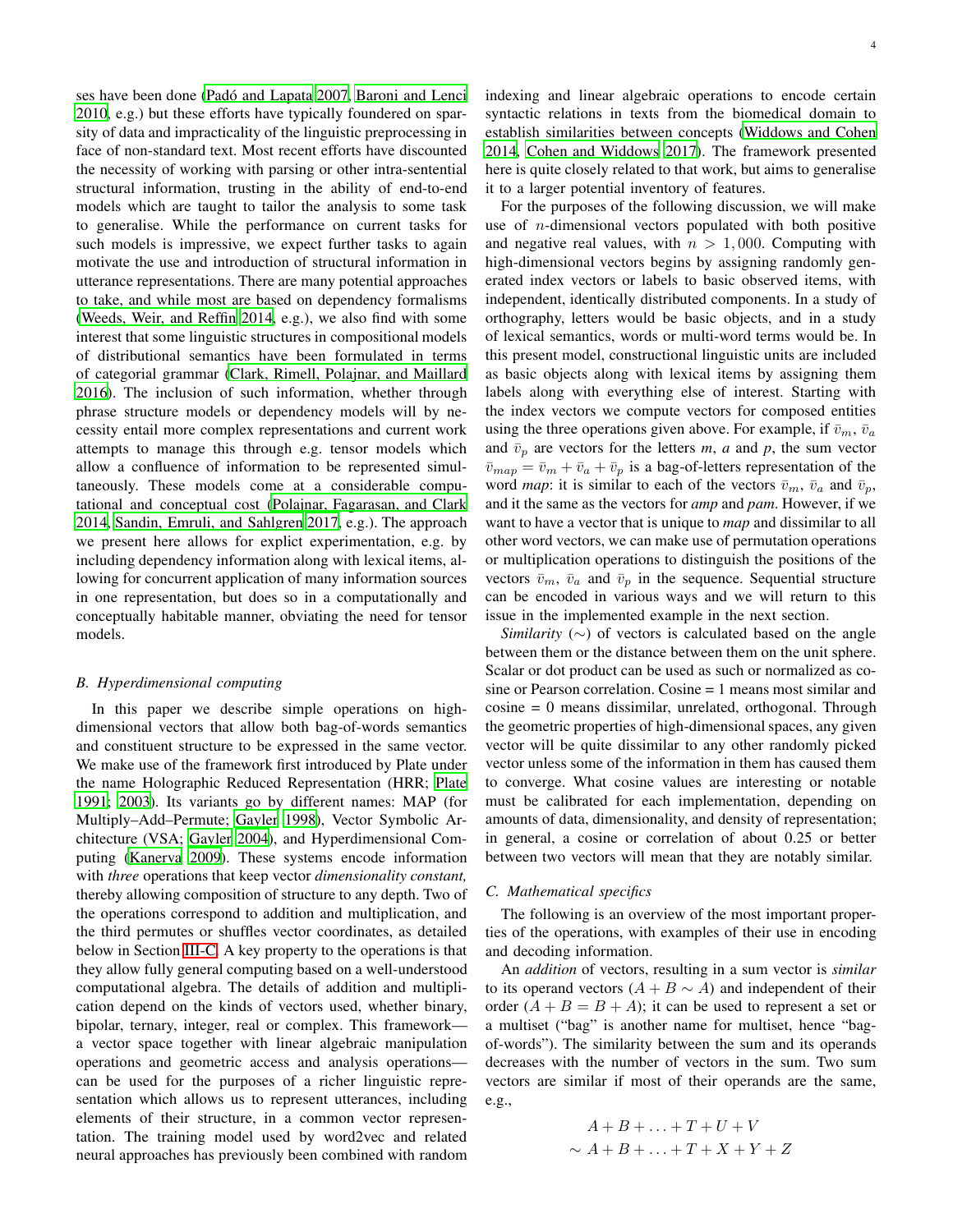This is the idea behind semantic vectors as bags of words.

*Multiplication* is done *coordinate by coordinate*, known as the Hadamard product. Multiplication is *invertible* and the product vector is *dissimilar* to its operands  $(A * B \nless A)$ . In particular, a bipolar vector—a vector populated with 1s and −1s multiplied by itself is a vector of 1s, meaning that the vector is its own inverse. Multiplication can be used for variable binding for any variable of interest. For our purposes here, this could be grammatical features related to e.g. agreement resolution, such as number or tense, or situational data such as time of day, number of speaker, or any other item of interest under study. Inverse multiplication can then be used to release the value bound to a variable. For example, if we assign a vector  $X$  to represent a variable  $x$  and another variable  $A$  for a value a which that variable can take, we can use  $X \ast A$  to represent the fact that variable  $x$  has value  $a$ . We can then, if  $X$  has been defined to be a bipolar vector, recover the value by multiplying that product again with  $X$ :

$$
X * (X * A) = (X * X) * A = \mathbf{1} * A = A
$$

Multiplication *distributes* over addition:  $X * (A + B) =$  $(X*A)+(X*B)$ . This makes it possible to add several bound variables into a single vector and to recover bound values. For example, we can encode the values of three variables  $\{x =$  $a, y = b, z = c$  using bipolar vectors X, Y, and Z added into a vector  $(X * A) + (Y * B) + (Z * C)$  and then find the value that is bound to  $X$  by multiplying with  $X$  as above:

$$
X * ((X * A) + (Y * B) + (Z * C)) = X * (X * A) + X * (Y
$$
  
= A + noise +  
 $\sim A$ 

The answer is approximate but close enough to the exact vector to be identified with it with very high probability. However, as the number of bound pairs in the sum vector increases, the ability to recover values of bound variables decreases [\(Frady, Kleyko, and Sommer 2018\)](#page-8-28).

Multiplication *preserves similarity*. If two vectors are multiplied by the same third vector, the resulting vectors are just as similar to each other as the originals:

$$
\text{sim}(X \ast A, X \ast B) = \text{sim}(A, B)
$$

This suggests a mechanism for computing with analogy.

*Permutation* takes a single operand, rearranges its coordinates, and produces a vector that is *dissimilar* to the operand  $(\Pi(A) \nsim A)$ . Permutations resemble multiplication in several ways: they are *invertible*, *preserve similarity*, and *distribute* over addition. They distribute also over multiplication  $(\Pi(A * B) = \Pi(A) * \Pi(B))$ , making them extremely useful for encoding and decoding compositional structure. However, permutations are matrices rather than vectors and so they are not elements of the space of representations. In mathematical terms, they are unary operations on vectors whereas multiplication is a binary operation. In practice this means that a vector used for multiplication can be learned within the system, whereas permutations must be predefined. They can, however, be operated on by other permutations. The number of possible permutations is enormous.

Examples of (multi)sets, sequences, and variable binding were shown above.

Here we present one more, the encoding of nested structures. If we encode the pair  $(a, b)$  with two unrelated permutations  $\Pi_{car}$  and  $\Pi_{cdr}$  as  $\Pi_{car}(A) + \Pi_{cdr}(B)$  then the nested structure  $((a, b), (c, d))$  can be represented by

$$
\Pi_{car}(\Pi_{car}(A) + \Pi_2(B)) + \Pi_2(\Pi_{car}(C) + \Pi_{cdr}(D))
$$
\n
$$
= \Pi_{carcar}(A) + \Pi_{carcdr}(B) + \Pi_{carcar}(C) + \Pi_{cdrcdr}(C)
$$
\n(2)

where  $\Pi_{ij}$  is the permutation  $\Pi_i \Pi_j$ .

The ability to decode distributed representation and to recover its constituents is essential to computing with highdimensional vectors. There is of course a limit to the amount of information that can be represented in a single vector, and it depends on dimensionality and on the value range of individual components. Generally speaking, the ability to resolve a sum vector into its constituent vectors grows linearly with dimensionality, and the ability to determine whether a given vector is included in a sum vector grows exponentially with dimensionality [\(Gallant and Okaywe 2013](#page-8-29), [Frady et al.](#page-8-28) [2018\)](#page-8-28).

 $X * ((X * A) + (Y * B) + (Z * C)) = X * (X * A) + X * (Y * B) + X * (Z * C)$  distinct and constant and get their meaning  $= A + \text{noise} + \text{noise}$  + noise + language are rather arbitrary agrees with the notion that they The above overview introduces the operations used in the rest of the paper. There are deeper reasons for having discussed them in as much detail as we have done here. Making semantic vectors with random indexing mimics how we learn language and assign meaning to words. The random index vectors are from their use with other words. The fact that the words of a are in essence random, yet can serve as the material on which meaning relations—the semantic vectors—are built.

> There is a further reason for discussing the mathematics in detail. To come to terms with the complexity and fluidity of language, we need a rich and powerful system of representation, the workings of which can also be understood. That is the reason for drawing attention to (quasi)orthogonality among high-dimensional vectors and invertibility and distributivity of operations on them. Computing in distributed representation with high-dimensional random vectors based on their algebra is a candidate for such a system. Our task is to find out how it maps to various aspects of language.

#### IV. AN IMPLEMENTED EXAMPLE

The aim of our framework is to be able to represent an utterance—a clause or a sentence or some similar chunk of language. Previously, high-dimensional models have been used for the representation of lexical similarity, and while some of those results carry over to utterance models there are specifics to attend to when extending the model to utterances. The objective is to generate for each utterance a vector which represents the distinctive features of that utterance. Those features will include what lexical items the utterance is composed of which is something an additive combination of referential expressions will handle with some ease, but we wish to be able to include both observable constructional items as well as semantic roles that the entities mentioned in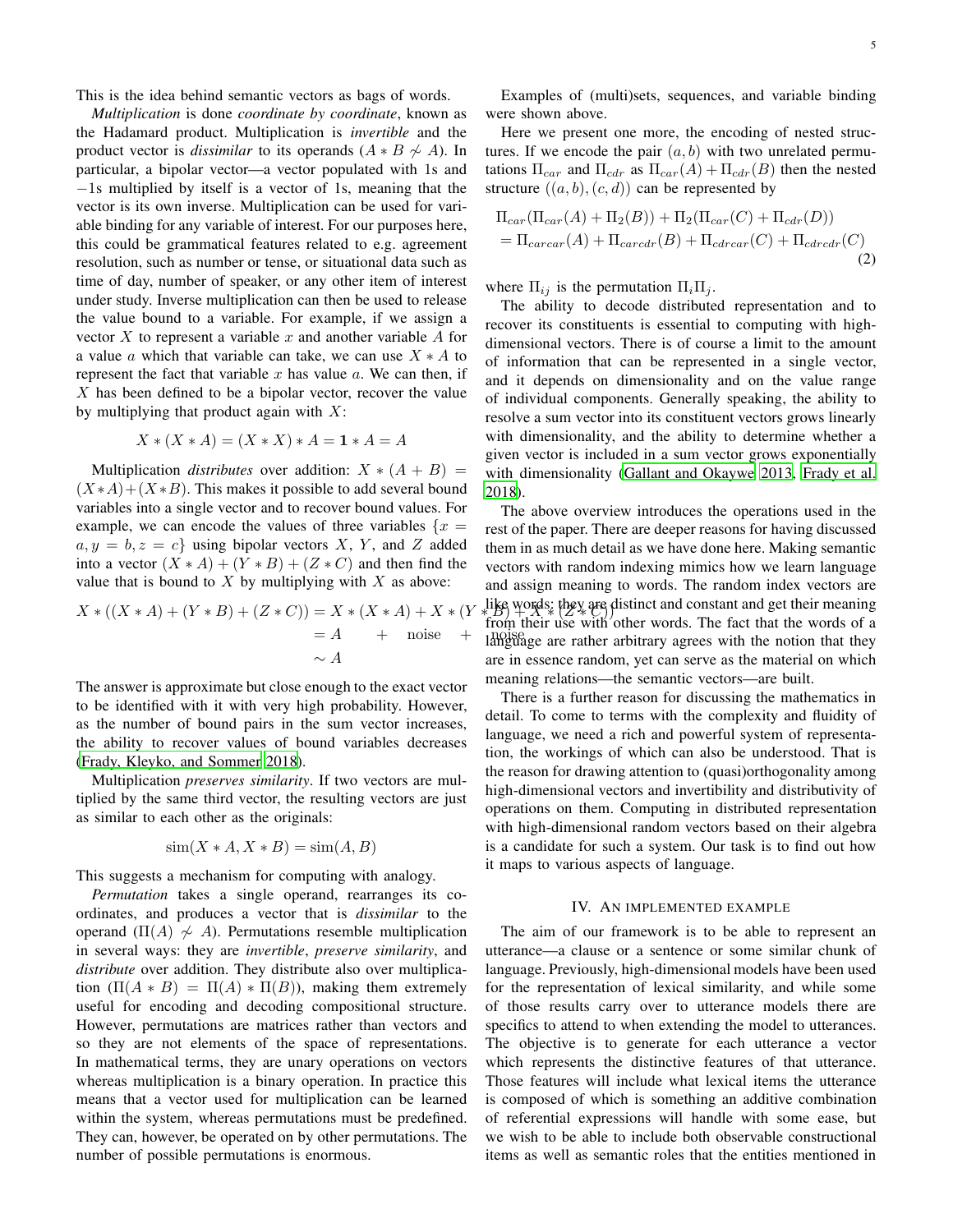the utterance participate in. In this implemented version we do not make use of the full potential expressiveness of the high-dimensional representation, nor of the potential feature space human language and its usage allows. There are many potential features which may be of interest, both linguistic (e.g. stylistic analyses) and extra-linguistic (e.g discourse participants, location, time of day) and introducing the possibility to operate experimentally with such features is one of the major design motivators of this present framework. Processing the linguistic signal and whatever extra-linguistic information is available to identify such features may be variously difficult, but the framework described here makes their inclusion in further processing straightforward: each feature of interest can be afforded its separate randomly generated label and included in the utterance vector through addition, multiplication, or permutation. The amount of information that fits into a highdimensional vector is quite large and adding further features will add somewhat to noise, but not dramatically decrease the resolution of information already recorded in the vector. One of the fortes of this type of representation is that adding more information to a vector does not change its dimensionality which means that the processing pipeline need not be reconfigured if a new feature is added to the data under consideration.

# *A. Data set*

We have recently used this type of representation for the study of author characteristics, question categorisation [\(Karlgren and Kanerva 2018\)](#page-8-30), and language identification [\(Joshi, Halseth, and Kanerva 2016\)](#page-8-31). To demonstrate some of the versatility of this approach, we process a set of about 1 million microblog posts from Twitter and show how some various features can be encoded in vector form. $<sup>1</sup>$  $<sup>1</sup>$  $<sup>1</sup>$  Some utterances</sup> from the data set are given in Example [\(3\).](#page-5-1)

- <span id="page-5-7"></span><span id="page-5-6"></span><span id="page-5-5"></span><span id="page-5-3"></span><span id="page-5-1"></span>(3) a. Getting as far away from this hurricane as possible.
	- b. afraid
	- c. I am afraid of the hurricane
	- d. I said I am afraid of the hurricane

# *B. Vocabulary*

Each lexical item observed in the material is assigned an individual random vector as an index key. These are aggregated for each utterance by addition. Some terms contribute more to the distinctiveness of an utterance than others, and this can here, as in other similar quantitative models be accomplished through judicious weighting of terms, e.g. using TF-IDF or PPMI scoring. If the collection under consideration is static there are several wellestablished candidate approaches of understanding the relative informational and discriminative power of individual terms; if the data are streaming an online weighting scheme which can accommodate to changing statistics is more useful. In this example we will use a streaming weighting scheme shown in Equation [4](#page-5-2) developed for a large-scale lexical learning model (Sahlgren, Gyllensten, Espinoza, Hamfors, Karlgren, Olsson, Persson, Via [2016\)](#page-8-32).

<span id="page-5-2"></span>
$$
w(l) = e^{-\lambda \cdot \frac{f(l)}{V}} \tag{4}
$$

In Equation [4,](#page-5-2)  $w(l)$  is the weight of a linguistic item l,  $\lambda$  is an integer that controls the aggressiveness of the frequency weight,  $f(l)$  is the observed frequency of the item, and V is the current size of the growing vocabulary or feature palette observed so far. This weighting formula returns a weight that ranges between close to 0 for very frequent terms, and close to 1 for less frequent terms. These are then used when adding lexical entries from an utterance to form a sum of vectors for the lexical content.

<span id="page-5-4"></span>
$$
\vec{U}_{lex} = \sum_{l \in \text{utterance}} w(l) \times \bar{v}_l \tag{5}
$$

As an example, the vector for the sentence in Example [\(3-a\)](#page-5-3) will be a weighted sum of the nine constituent words' vectors; presumably, the words "as", "this", and "from" will have a rather low weight; other words higher.

This implementation takes the simplest possible approach to lexical features, with no morphological normalisation and without training specific context vectors or using pre-trained models: at this point in the procedure, instead of using randomly generated index keys, previously trained context vectors from other lexical resources could be used in their place. This would provide a generalisation from representing tokens to representing concepts, if the context vectors in question were trained appropriately.

Table [IV-B](#page-5-4) shows which items are found to be closest neighbours to the probe sentences given in Example [\(3\)](#page-5-1) by lexical items alone.

| Sample  | cosine | utterance                                        |
|---------|--------|--------------------------------------------------|
| $(3-a)$ | 0.15   | I'm far away from the hurricane.                 |
| $(3-b)$ | 0.16   | Lenny Bruce is not afraid.                       |
| $(3-c)$ | 0.19   | <i>i</i> will always be afraid of hurricanes     |
| $(3-d)$ | 0.18   | like i said, i'm chillin through this hurricane. |

Fig. 1. Closest neighbours to probe sentences in Example [\(3\)](#page-5-1) by lexical measures

# *C. Constructional Items*

The primary approach to include constructional linguistic items in the representation of utterances is to assign index vectors to them and then process those constructional items exactly as if they were lexical items.

Some constructional items are observable without much specific analysis: an utterance can be negated, can be in past tense, can be qualified by some coherent or interesting set of adverbials. Some items involve non-trivial processing; others are closely bound to some set of lexical items. Any such observable item can be assigned a random index vector similar

<span id="page-5-0"></span><sup>&</sup>lt;sup>1</sup>The posts were collected during the Fall of 2017, during which time period hurricanes Irma and Harvey caused damage and distress for much of the Caribbean and Southwestern United States. These posts were collected as part of a separate project on citizen observatories and public sentiment with respect to natural events, specifically flooding, and will be used in that project to investigate how attitude in writing co-varies with tense, mood, and aspect over an event timeline.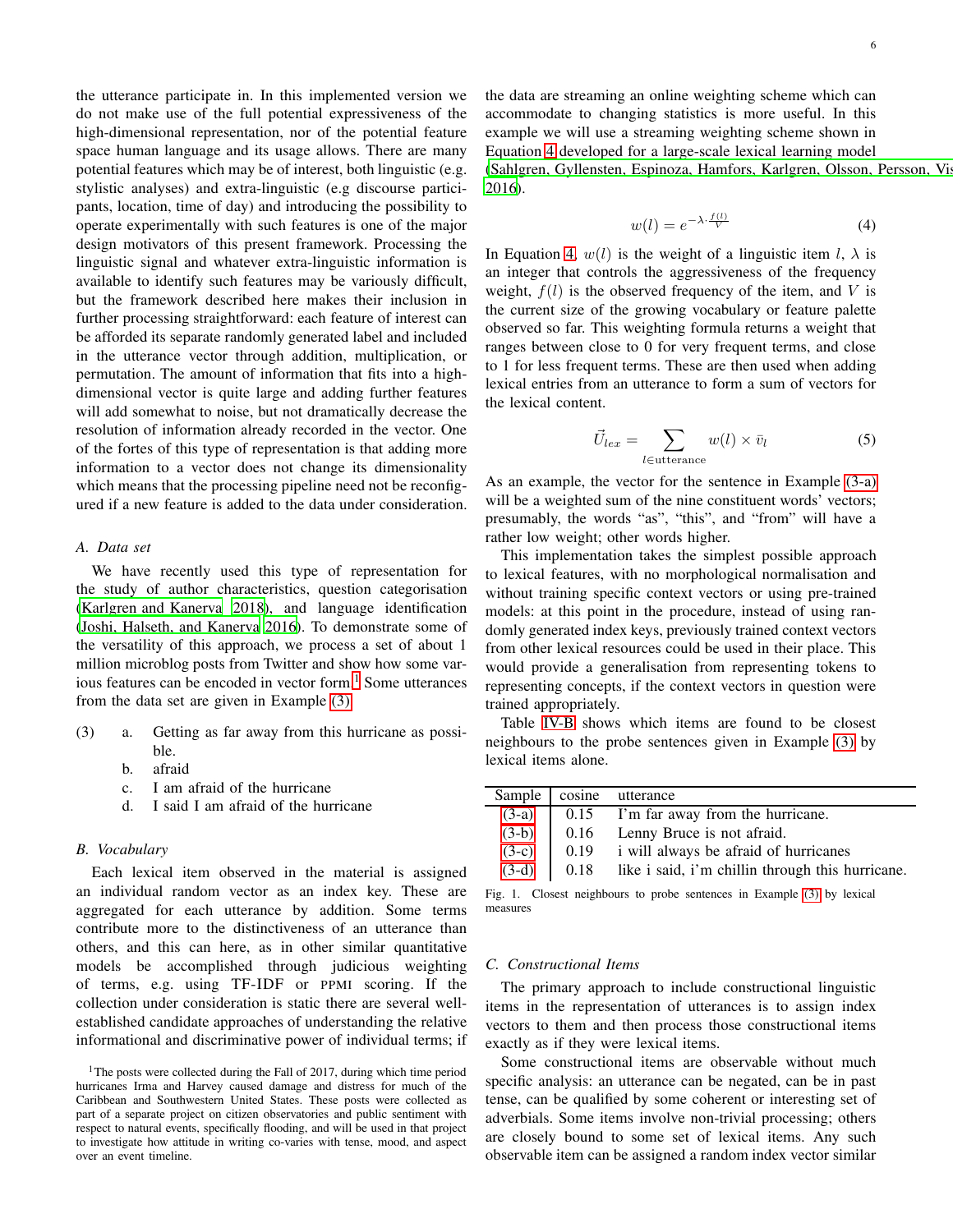to those assigned to individual lexical items. In this implementation Example [\(3-c\),](#page-5-6) e.g. is assigned features "present tense", "first person singular pronoun subject", "expression of fear and worry". Such features are easy to add and evaluate (naturally subject to the requirement they be observable with any accuracy). Some of the features added such as "main verb appears late in clause" proved to have little utility for the analysis; others had better explanatory and discriminatory power. How constructional features should be weighted needs more thought: in our present implementation they have not been frequency weighted and are added in using Equation [5](#page-5-4) with the weights  $w(l)$  set to 1 by default.

# *D. Semantic roles*

Semantic roles are relations between the state or process and utterance refers to and entities referred to in the utterance. We encode a lexical item in a role by taking the index vector of the lexical item and permuting it by a permutation specific to its role, randomly generated. The utterance vector will then accommodate the lexical items as they occur, as a mention, and then again, permuted by semantic role. In our current implemented example we use dependency graphs from the Stanford CoreNLP [\(Manning, Surdeanu, Bauer, Finkel, Bethard, and McClosky](#page-8-33) [2014\)](#page-8-33) to pick out the main verb from the main clause, the subject of that verb (if present and identified), and clausal and verbal adverbials. They are encoded by taking the index vector  $\bar{v}_r$  of the head word r of the constituent in question and permuting it by a role-specific permutation  $\Pi_s$  for role s. These are added to the lexical vector  $\bar{U}_{lex}$  given by Equation [5](#page-5-4) above as shown in Equation [6,](#page-6-0) to yield a resulting vector  $\bar{U}_{roles}.$ 

<span id="page-6-0"></span>
$$
\bar{U}_{roles} = \bar{U}_{lex} + \sum_{r \text{ with role } s} \Pi_s(\bar{v}_r) \tag{6}
$$

The vectors  $\bar{v}_r$  are by default the same lexical vectors which were used for lexical models in Equation [5.](#page-5-4) Since they are permuted by  $\Pi<sub>s</sub>$  they will be practically orthogonal to the lexical vector.

#### *E. Sequential structure*

The sequential structure of a sentence can be represented as a sequence of generalised labels for each token: most models of syntax can be translated into a label sequence, especially if bracketing labels are allowed. In this implementated example, in place of full dependency trees, we use triples of part of speech labels: more elaborate syntactic representations can be included similarly. Obviously, triples are a poor model of general syntactic structure: if this example is used as a model, the length of the subsequence and nesting levels should be determined by an informed assessment of what a typical constituent length in the syntactic model is and what generalisation one believes are valid to make from the data at hand. We take each utterance and label its words using the Natural Language Toolkit part of speech labeling with labels conforming to the Penn Treebank label set [\(Bird, Klein, and Loper 2009\)](#page-8-34). From the resulting sequence

Fig. 2. Closest neighbours to probe sentences in Example [\(3\)](#page-5-1) using lexical, constructional, sequence tags, and semantic roles

of lexical category labels all subsequences of length three are extracted. Example [\(7\)](#page-6-1) shows how a sentence is converted to a set of overlapping triples.

A sequence of labels such as these triples can be represented in various ways. One way might be to assign an index vector for each symbol in the label palette and then to introduce a permutation for sequential relationships. Recalling the example *map* from Section [III-A](#page-1-0) above, we might want to represent it as a sequence distinct from *amp* and *pam*. One way to do so would be to define a permutation  $\Pi_{precede}$  to represent the relative position of items, and then represent *map* through repeated application of Π<sub>precede</sub> to the character vectors  $\bar{v}_m$ ,  $\bar{v}_a$  and  $\bar{v}_p$  and multiply the resulting vectors instead of addition: instead of the bag-of-letters sum vector  $\bar{v}_{map} = \bar{v}_m + \bar{v}_a + \bar{v}_p$  we would have  $\bar{v}_{map}$  =  $\Pi_{precede}(\Pi_{precede}(\bar{v}_m)) * \Pi_{precede}(\bar{v}_a) * \bar{v}_p.$ 

- <span id="page-6-1"></span>(7) a. Anyone have a travel rest pillow I could borrow for a long trip?
	- b. NN, VBP, DT , NN, NN, NN, PRP, MD, VB, IN, DT, JJ, NN, "."
	- c.  $[INN, VBP, DT]$ ,  $[VBP, DT, NN], \ldots]$

As an alternative, in this implemented example we assign each symbol in the palette a permutation instead of a vector:  ${\{\Pi_{NN}, \Pi_{VBP}, ...\}}$ , and encode the entire sequence through permuting a specific vector,  $\bar{v}_{\text{labelsequence}}$ , generated to be a place holder for label sequencing and identical for all represented utterances. Each triple is then represented by taking the constant vector  $\bar{v}_{\text{labelsequence}}$  and passing it through the label permutations for the labels of the sequence. All these resulting subsequence vectors are then added into the representation for the utterance. Equation [8](#page-6-2) shows how this procedure encodes a sequence [VBP, DT, NN].

<span id="page-6-2"></span>
$$
\Pi_{nn}(\Pi_{dt}(\Pi_{vbp}(\bar{v}_{\text{labelsequence}})))\tag{8}
$$

In this way every sentence in the experimental set has the set of category label triples encodings added to its vector as shown in Equation [9.](#page-6-3)

<span id="page-6-3"></span>
$$
\bar{U}_{sum} = \bar{U}_{roles} + \sum_{labeltriples} \Pi_{label1}(\Pi_{label2}(\Pi_{label3}(\bar{v}_{labelsequence}))
$$
\n(9)

Notable here is that Example [\(3-b\)—](#page-5-5)the one-word utterance "afraid"—does not benefit from added sophisticated processing, for obvious reasons. The more complex Example [\(3-c\)—](#page-5-6) "I am afraid of the hurricane"—increases its similarity to its lexically closest neighbour. Example [\(3-d\)—](#page-5-7)"I said I am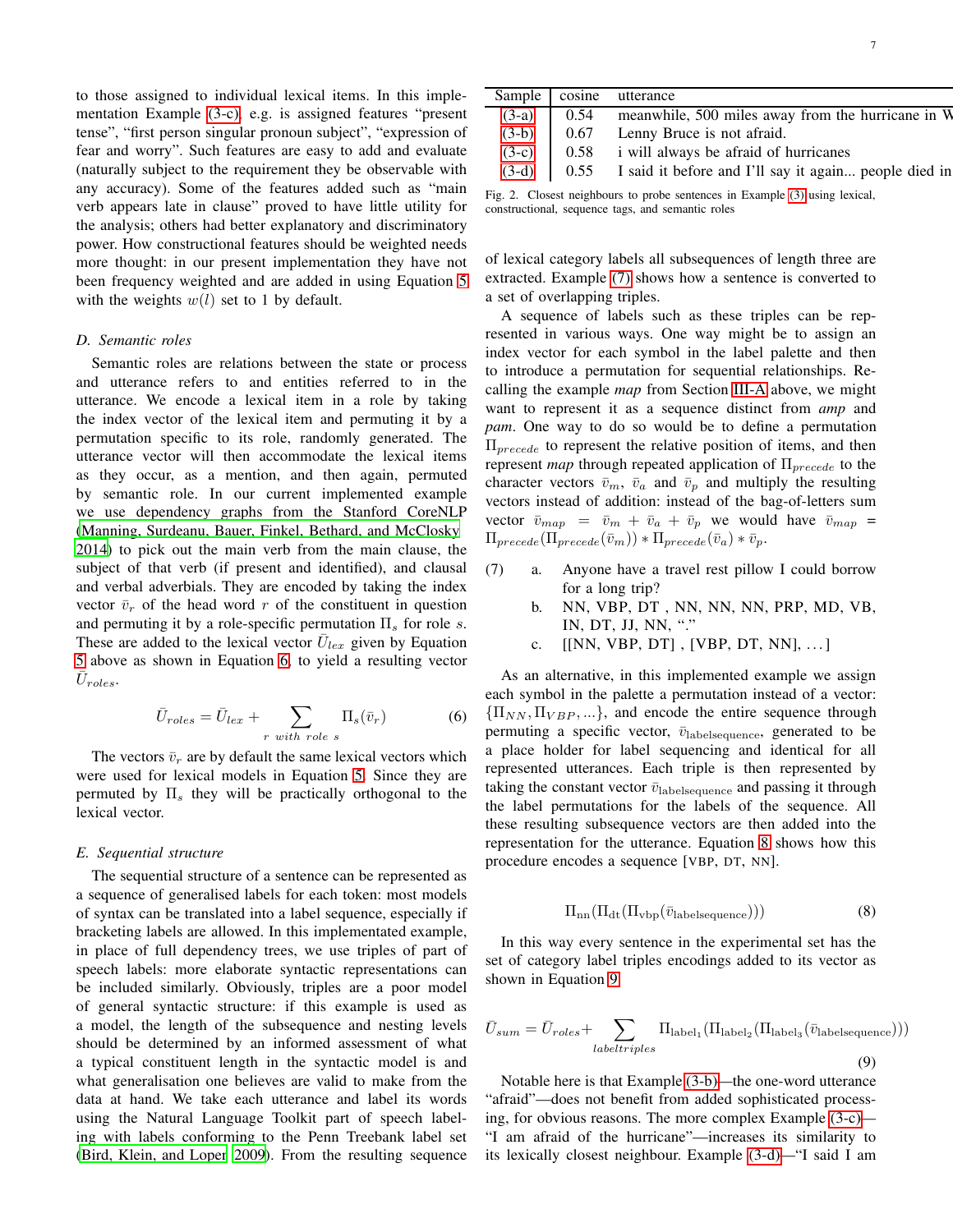afraid of the hurricane"—finds other utterances where the author utters opinions about hurricanes. In this way more complex utterances will find other utterances with similar characteristics.

#### V. RANDOMNESS AND NOISE

A high-dimensional space where observed items are represented by patterns, rather than by one assigned dimension for each observation—a "localist" model—allows for a much larger feature space to be embedded in a given dimensionality d. For the purposes given in this paper, the number of potential features—the size of the lexicon and the combined size of all potentially interesting constructions—does not occasion more than linear growth for the system in its entirety. In our implemented example, a 2,000-dimensional space will allow the representation of an entire vocabulary, constructional items, sequence labels, and semantic roles, potentially including cooccurrence statistics. The choice of  $d$  determines the capacity of the space. As can be expected, a larger dimensionality allows greater capacity: a 100-dimensional space can store less information, i.e. fewer distinct features, for each state than a 2,000-dimensional does. If we wish to aggregate  $N$  (near)-orthogonal features by addition into a state vector, their relative cosine distance to that resulting state vector will be  $\sqrt{(1/N)}$ . The expected size of N determines how large d must be chosen to be to ensure that the cosine is at a safe margin from the noise threshold occasioned by the randomisation procedure. If a state vector is expected to hold on the order of 100 unweighted feature vectors, the a resulting relative cosine between each feature vector and the aggregated state vector will be 0.1 on average. In a 1,000-dimensional space, this is about three to four times the noise threshold; in a 2,000-dimensional space about five to six times from the noise threshold.

In Figure [3,](#page-8-35) illustrates for four different values of  $d$  how a state vector with 20 aggregated random features can retrieve the component features (red bars) compared to random vectors (blue bars). With increasing  $d$ , the risk of random noise decreases and the accuracy in finding an encoded feature from a state vector increases to near certainty.

# <span id="page-7-0"></span>VI. CHARACTERISTICS OF HIGH-DIMENSIONAL SPACES

Very high-dimensional spaces lead human intuitions astray. Navigating in many dimensions is very different from the 2- D and 3-D intuitions we as humans use to understand spatial relationships. We are used to the idea that if  $A$  is close to  $B$ and  $B$  is close to  $C$ , then  $A$  cannot be very far from  $C$ . This intuition fails us totally in a space of thousands of dimensions if we think in terms of the "territory" (number of points) within a given distance from point A. Doubling the distance in twodimensional space quadruples the territory, whereas in highdimensional space it can increase billion-fold. For example with 2,000-bit vectors a mere billionth of them are within 865 bits of any vector A, but nearly all are within 1,135 bits.

This is true of high-dimensional spaces in general, not just binary ones, and it agrees also with the nature of semantic spaces: the words *man* and *lake* are far apart, entirely different

in meaning, but *man* is close to *fisherman* which is close to *fish* which is close to *lake*, and *man* is close to *plumber* which is close to *water* which is close to *lake*. This can be understood through interpreting the notion of territory above as governing *semantic horizon*. Any two linguistic items of notable nearness to each other are related. If their distance is beyond some horizon they are not related. In a high-dimensional space, even a slight divergence from orthogonality, say a cosine of 0.25, is notable. This means that two vectors with a relative angle of 80 $\degree$  or so are interestingly related, but does not in any way entail that this relatedness should be transitive.

This has important consequences for the understanding of how feature sets can be aggregated and used in highdimensional spaces. The sum vectors  $\vec{U}$  used in the previous section show that a representation for an utterance encodes every constituent feature in a compact and habitable way. The sum vector retains all the features it has aggregated. The above utterances in Example [\(3\)](#page-5-1) show how they can be used to retrieve other utterances with similar combinations of features. This allows e.g. the search for utterances in a collection by constructing probe utterances which combine features of interest, or by direct query using feature vectors directly. This does not inherently make any claims of how the various features should be kept separate or weighted—this is something that further processing models and classifiers can address given the general representation.

However, a centroid should not be understood as a generalisation of the features. Adding together e.g. all colour words into a centroid, all names of months into a centroid, or a set of expletives and lewd terms into a centroid does not yield a representation of colourfulness, of months, or of profanity: a vector sum does not in itself provide a generalisation of the component features, but a representation of their combination. This should be kept in mind when similarities are computed.

## VII. SUGGESTED WORK FLOW

This paper has presented a model based on highdimensional computing, in which lexical vector space models can be extended to include sequential, constructional, and more elaborate linguistic items by explicit vector manipulation. This enables the encoding of entire utterances in a vector space similar to what is used for simple lexical items and thus can be integrated with downstream classifiers built to handle lexical representations, unifiying sophisticated processing models with more sophisticated feature sets than previously have been used. The model is *explicit*, in that the items under consideration are preserved in the representation and are retrievable from it, which allows for hypothesis-based experimentation. It allows for the inclusion of other vector representations, e.g. from pretrained vocabulary models. It invites joint experimentation with linguistic items of arbitrary sophistication.

The relative weighting of the various features and feature sets encoded in a representation using the above methods will determine how similarity is understood, but there is a general argument about how multiple features can and should be used in a high-dimensional space which we discussed in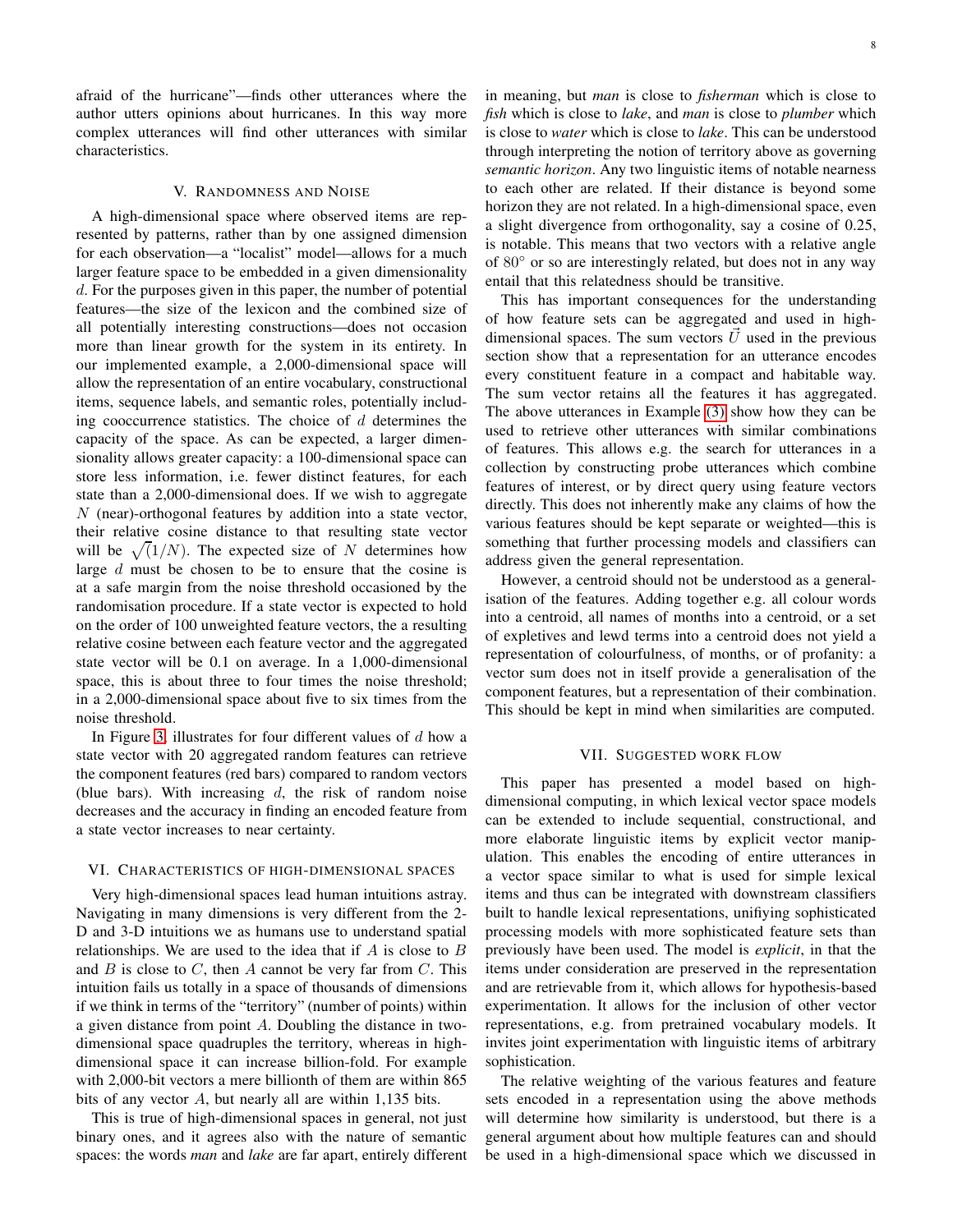

<span id="page-8-35"></span>Fig. 3. Cosine of feature vectors to state vector compared to random unrelated vectors in 100, 500, and 2,000 dimensions

Section [VI.](#page-7-0) One notable characteristic of this model is that the joint representation of all the above features: lexical items, constructional items, semantic roles, and sequence triples can be used for the features together, or with only some subset of them. If the semantic space built from the joint vectors  $\overline{U}_{sum}$  is probed with items encoded with only some of the represented features, the other features will add some level of noise, but not stand in the way of experimentation. Thus, probe utterances such as the ones given above in Example [\(3\)](#page-5-1) could be encoded for sequential triples alone, to retrieve utterances that have similar constituent structure, with no attention paid to what the lexical content of the utterances are, without need of reencoding the entire collection of items. This versatility of the representation allows for a generous encoding of features to be used in more targeted experimentation as the hypothesis space of a research task becomes more distinct.

#### VIII. ACKNOWLEDGMENTS

Jussi Karlgren's work was done as a visiting scholar at the Department of Linguistics at Stanford University, supported by a generous VINNMER Marie Curie grant from VINNOVA, the Swedish Governmental Agency for Innovation Systems. Pentti Kanerva's work was supported by Intel Strategic Research Alliance program on Neuromorphic Architectures for Mainstream Computing and by NSF 16-526: Energy-Efficient Computing: from Devices to Architectures (E2CDA), a joint initiative between NSF and SRC.

#### **REFERENCES**

<span id="page-8-18"></span>Baroni, M. and A. Lenci 2010. Distributional memory: A general framework for corpus-based semantics. *CL 36*(4).

<span id="page-8-13"></span>Baroni, M. and R. Zamparelli 2010. Nouns are vectors, adjectives are matrices: Representing adjective-noun constructions in semantic space. In *EMNLP*. ACL.

<span id="page-8-34"></span>Bird, S., E. Klein, and E. Loper 2009. *Natural language processing with Python: analyzing text with the natural language toolkit*. O'Reilly Media.

<span id="page-8-19"></span>Clark, S., L. Rimell, T. Polajnar, and J. Maillard 2016. *The Categorial Framework for Compositional Distributional Semantics*. Univ of Cambridge Computer Laboratory.

<span id="page-8-27"></span>Cohen, T. and D. Widdows 2017. Embedding of semantic predications. *Journal of biomedical informatics 68*.

<span id="page-8-3"></span>Croft, W. 2005. Radical and typological arguments for radical construction grammar. In *Construction Grammars: Cognitive grounding and theoretical extensions*. John Benjamins.

<span id="page-8-8"></span>Deerwester, S., S. T. Dumais, G. W. Furnas, T. K. Landauer, and R. Harshman 1990. Indexing by latent semantic analysis. *Journal of the American society for information science 41*(6).

<span id="page-8-5"></span>Dubin, D. 2004. The most influential paper Gerard Salton never wrote. *Library Trends 52*(4).

<span id="page-8-28"></span>Frady, E. P., D. Kleyko, and F. T. Sommer 2018. A theory of sequence indexing and working memory in recurrent neural networks. *Neural computation 30*(6).

<span id="page-8-29"></span>Gallant, S. I. and T. W. Okaywe 2013. Representing objects, relations, and sequences. *Neural computation 25*(8).

<span id="page-8-24"></span>Gayler, R. W. 1998. Multiplicative binding, representation operators & analogy. In D. Gentner, K. J. Holyoak, and B. N. Kokinov (Eds.), *Advances in analogy research: Integration of theory and data from the cognitive, computational, and neural sciences*. Sofia: New Bulgarian University.

<span id="page-8-25"></span>Gayler, R. W. 2004. Vector symbolic architectures answer Jackendoff's challenges for cognitive neuroscience. *arXiv:cs/0412059*.

<span id="page-8-0"></span>Harris, Z. 1968. *Mathematical structures of language*. Interscience Publishers.

<span id="page-8-31"></span>Joshi, A., J. T. Halseth, and P. Kanerva 2016. Language geometry using random indexing. In *International Symposium on Quantum Interaction*. Springer.

<span id="page-8-26"></span>Kanerva, P. 2009. Hyperdimensional computing: An introduction to computing in distributed representation with high-dimensional random vectors. *Cognitive Computation 1*(2).

<span id="page-8-11"></span>Kanerva, P., J. Kristoferson, and A. Holst 2000. Random indexing of text samples for latent semantic analysis. In *Cognitive Science Society*.

<span id="page-8-30"></span>Karlgren, J. and P. Kanerva 2018. Hyperdimensional utterance spaces—a more transparent language representation. In *Design of Experimental Search & Information Retrieval Systems (DESIRES)*.

<span id="page-8-9"></span>Landauer, T. K. and S. T. Dumais 1997. A solution to Plato's problem: The Latent Semantic Analysis theory of acquisition, induction, and representation of knowledge. *Psychological review 104*(2).

<span id="page-8-2"></span>Levy, O., Y. Goldberg, and I. Dagan 2015. Improving distributional similarity with lessons learned from word embeddings. *TACL 3*.

<span id="page-8-33"></span>Manning, C. D., M. Surdeanu, J. Bauer, J. Finkel, S. J. Bethard, and D. McClosky 2014. The Stanford CoreNLP natural language processing toolkit. In *ACL System Demonstrations*.

<span id="page-8-16"></span>Mikolov, T., I. Sutskever, K. Chen, G. S. Corrado, and J. Dean 2013. Distributed representations of words and phrases and their compositionality. In *NIPS*.

<span id="page-8-14"></span>Mitchell, J. and M. Lapata 2008. Vector-based models of semantic composition. In *ACL-HLT*.

<span id="page-8-15"></span>Mitchell, J. and M. Lapata 2010. Composition in distributional models of semantics. *Cognitive science 34*(8).

<span id="page-8-17"></span>Padó, S. and M. Lapata 2007. Dependency-based construction of semantic space models. *Computational Linguistics 33*(2), 161–199.

<span id="page-8-10"></span>Papadimitriou, C. H., P. Raghavan, H. Tamaki, and S. Vempala 2000. Latent semantic indexing: A probabilistic analysis. *J Computer and System Sciences 61*(2).

<span id="page-8-23"></span><span id="page-8-22"></span>Plate, T. 1991. Holographic reduced representations: Convolution algebra for compositional distributed representations. In *IJCAI*. Morgan Kaufmann. Plate, T. A. 2003. *Holographic Reduced Representation: Distributed representation for cognitive structures*. Number 150 in CSLI Lecture notes. CSLI Publications.

<span id="page-8-20"></span>Polajnar, T., L. Fagarasan, and S. Clark 2014. Reducing dimensions of tensors in type-driven distributional semantics. In *EMNLP*.

<span id="page-8-7"></span>Sahlgren, M. 2006. *The Word-Space Model: Using distributional analysis to represent syntagmatic and paradigmatic relations between words in highdimensional vector spaces*. PhD Dissertation, Department of Linguistics, Stockholm University.

<span id="page-8-1"></span>Sahlgren, M. 2008. The distributional hypothesis. *Rivista di Linguistica (Italian J Linguistics) 20*.

<span id="page-8-32"></span>Sahlgren, M., A. C. Gyllensten, F. Espinoza, O. Hamfors, J. Karlgren, F. Olsson, P. Persson, A. Viswanathan, and A. Holst 2016. The Gavagai Living Lexicon. In *LREC*. ELRA.

<span id="page-8-12"></span>Sahlgren, M., A. Holst, and P. Kanerva 2008. Permutations as a means to encode order in word space. In *CogSci*.

<span id="page-8-4"></span>Salton, G., A. Wong, and C. S. Yang 1975. A vector space model for automatic indexing. *Commun. ACM 18*(11).

<span id="page-8-21"></span>Sandin, F., B. Emruli, and M. Sahlgren 2017. Random indexing of multidimensional data. *Knowledge and Information Systems 52*(1).

<span id="page-8-6"></span>Schütze, H. 1993. Word space. In Proceedings of the 1993 Conference *on Advances in Neural Information Processing Systems, NIPS'93*, San Francisco, CA, USA, pp. 895–902. Morgan Kaufmann Publishers Inc.